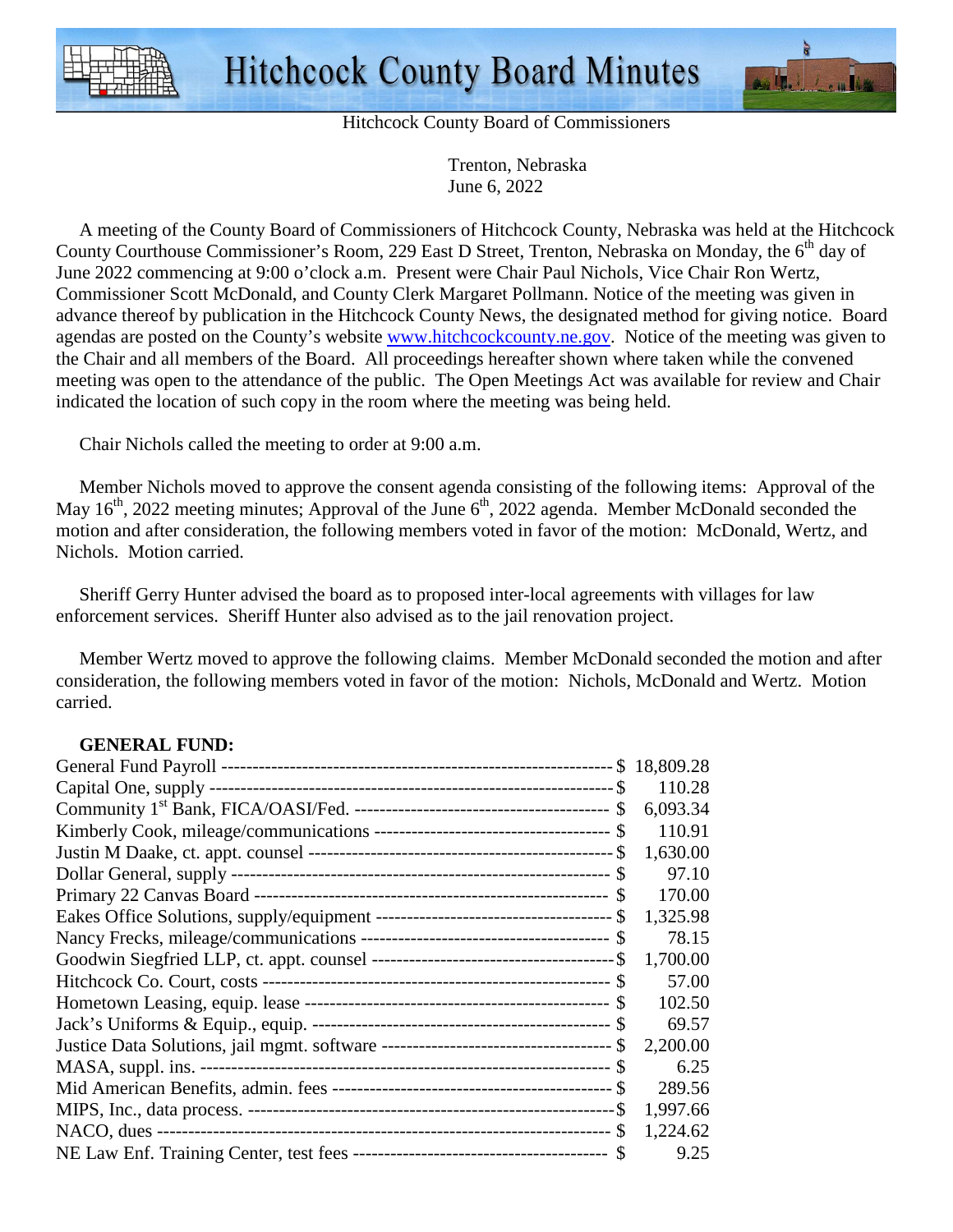## **Hitchcock County Board Minutes**



|                                                                                  | 938.20   |
|----------------------------------------------------------------------------------|----------|
|                                                                                  |          |
|                                                                                  | 367.00   |
|                                                                                  | 1,378.76 |
| <sup>\$</sup>                                                                    | 2,819.01 |
|                                                                                  | 35.00    |
|                                                                                  | 39.26    |
| -S                                                                               | 1,782.38 |
|                                                                                  | 26.59    |
|                                                                                  | 563.73   |
|                                                                                  | 772.54   |
|                                                                                  | 299.98   |
|                                                                                  | 9.10     |
| <b>S</b>                                                                         | 1,194.29 |
|                                                                                  | 43.68    |
|                                                                                  | 225.00   |
|                                                                                  | 196.56   |
|                                                                                  | 3,200.00 |
|                                                                                  | 450.60   |
| NE Law Enforcement Training Center, training fee ---------------------------- \$ | 200.00   |

## **ROAD FUND:**

|                                        | 6.25   |
|----------------------------------------|--------|
|                                        | 566.65 |
|                                        |        |
|                                        |        |
|                                        |        |
|                                        | 160.00 |
|                                        |        |
|                                        | 35.88  |
|                                        |        |
|                                        |        |
|                                        | 151.11 |
| <b>REGISTER OF DEEDS P&amp;M FUND:</b> |        |
|                                        | 134.02 |
| 911 EMERGENCY SERVICES:                |        |
|                                        | 59.54  |
|                                        | 8.21   |
|                                        | 15.42  |
| 911 PSC FUNDS:                         |        |
|                                        |        |
|                                        | 25.98  |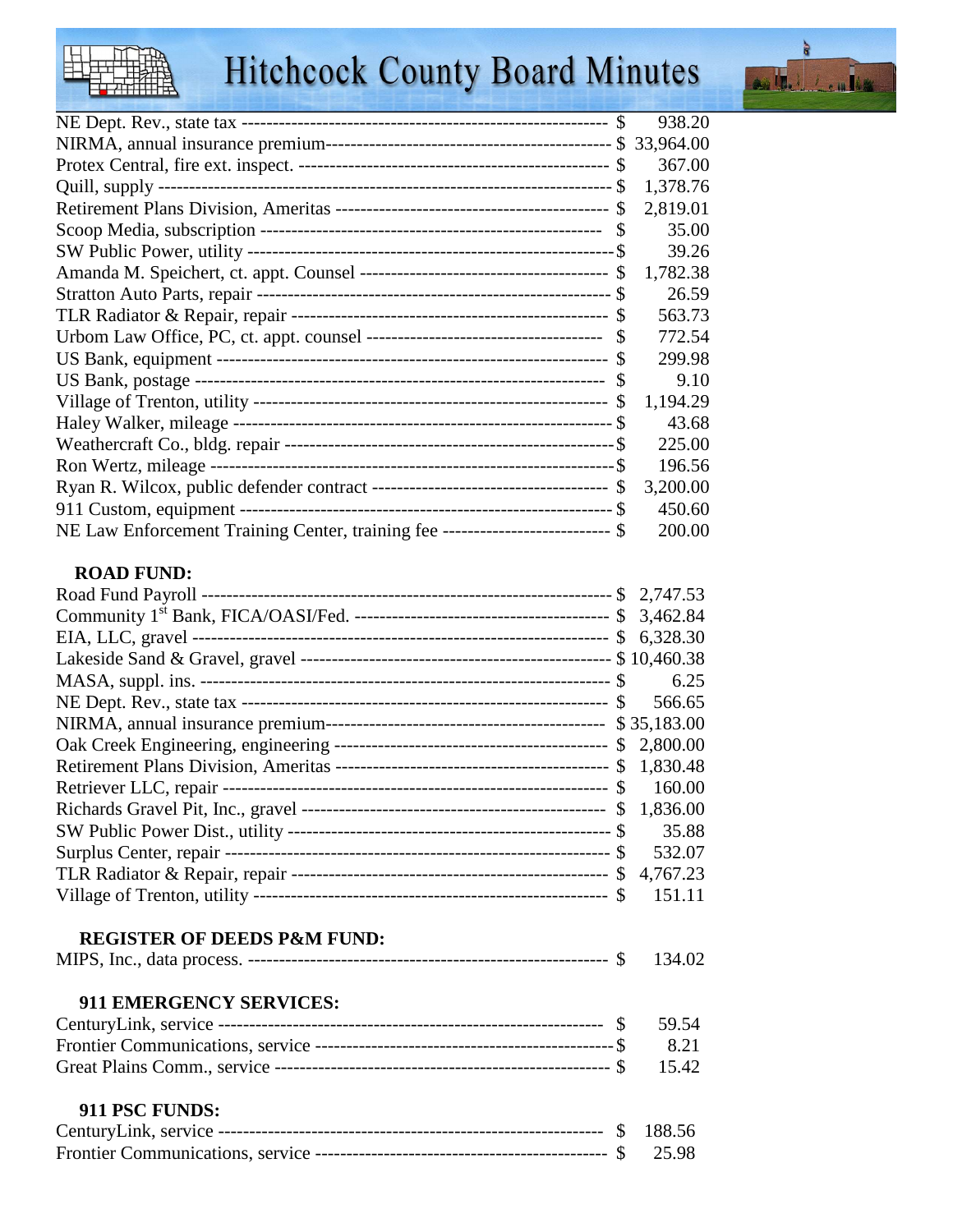

Great Plains Comm., service ----------------------------------------------------- \$ 48.84

 Member Wertz moved to direct Chair to execute a letter of understanding by and between the County and Daniel D. Miller, CPA for 2022/2023 budget preparation services. Member Nichols seconded the motion and after consideration, the following member voted in favor of the motion: McDonald, Wertz, and Nichols. Motion carried.

 Kathy Haas with Family Resource Center advised as to the agencies offerings and operating income and expenses.

County Attorney D. Eugene Garner joined the meeting.

Board acknowledged receipt of a surplus property affidavit filed by the County Attorney's office.

 Member Wertz moved to enter into an interlocal agreement by and between the counties of Dundy, Hitchcock, Chase, Red Willow, Frontier, Furnas and Hayes for district court bailiff services for fiscal years 2022-23 and 2023-24 and to direct Chair to execute the same. Member McDonald seconded the motion and after consideration, the following members voted in favor of the motion: Wertz, McDonald, and Nichols. Motion carried.

 Ron Wertz, the designated Hitchcock County representative on the West Central Nebraska Development District board cast an absentee vote for member of WCNDD Board of Directors, on behalf of the entire County Board.

 Elaine Menzel, legal counsel with NACO met with the board via phone conference regarding project designations relating to SLFRF/ARPA funds.

 Member Nichols moved to approve claim #22060657 in the amount of \$132,183.59 payable to Wilke Contracting Corporation to be paid from the **Covid American Rescue Fund** (SLFRF/ARPA funds) in relation to the bridge replacement project described as Structure Replacement in Section 28, T4N, R32W said project having been previously designated as an ARPA project by this board. Member McDonald seconded the motion and after consideration the following members voted in favor of the motion: Wertz, Nichols and McDonald. Motion carried.

 The Nebraska Intergovernmental Risk Management Association (NIRMA) Contact position was discussed. Present was William Hagemann.

 Member McDonald moved to appoint William "Bill" Hagemann as NIRMA contact and Safety Meeting Coordinator for Hitchcock County effective June  $2^{nd}$ , 2022 at annual salary of \$1,058.37. Member Nichols seconded the motion and after consideration, the following members voted in favor of the motion: Nichols, Wertz, and McDonald. Motion carried.

Discussion held on the Great Plains Communications service change orders. No action taken at this time.

Assessor Terra Riggs discussed designation of printer for LB644 postcard mailings.

 Motion by Wertz to designate Nebraska Department of Administrative Services a/k/a State Print Shop as a provider for services under LB644. Member Nichols seconded the motion and after consideration the following members voted in favor of the motion: Wertz, Nichols, and McDonald. Motion carried.